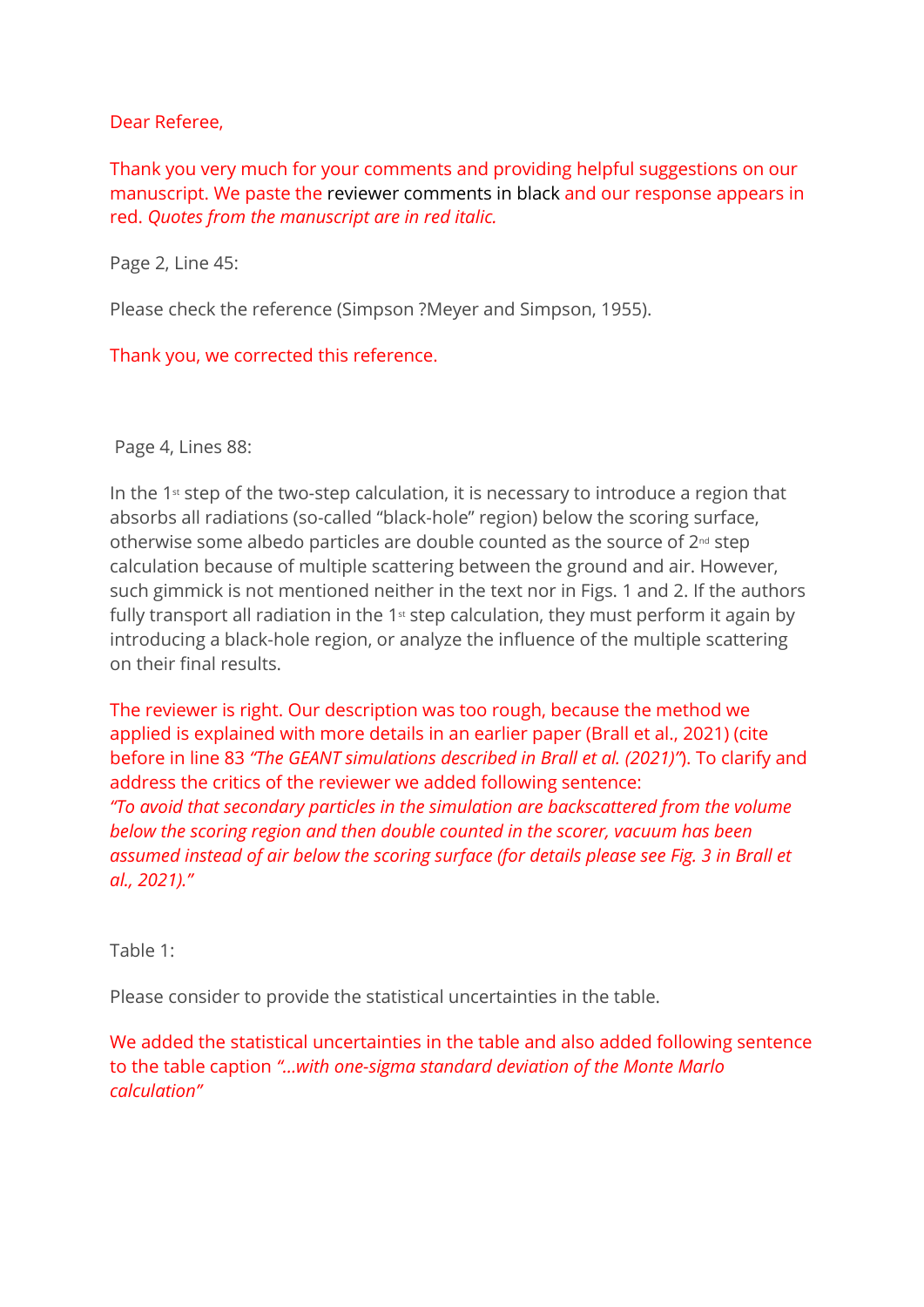Figure 5:

Please consider to provide the numerical values of a, b, c parameters in this figure. It is beneficial for some readers who want to reproduce the results.

We agree, this will be useful for the reader, thank you. We added the functions of the fitted curves to the figure.

Page 11, Line 214

It is written that "For the summer months when there is no snow at the UFS, the measured values are between 2.7 and 3.6 cm SWE." Assuming the influence of the buildings of the UFS research station was negligible, what is the corresponding moisture content in the limestone as expected from Fig. 12? Then, what is the typical moisture content in the limestone? The reason why I ask these questions is that there is no experimental verification of the simulation results, and this comparison could be a clue for the verification.

The reviewer is quite right that such a comparison could be a clue for verification of our simulations. Unfortunately, we do not have any information on how much moisture might be in the building materials of the research station (concrete always contains some water, water pipes in the research station might also contribute, etc.). Moreover, the actual soil moisture in limestone depends on number of cracks in the stone, etc., which is also unknown to us. We therefore respectfully hesitate to follow the recommendation of the reviewer and do any analysis based on the assumption of zero humidity in the building materials or on the humidity content of local limestone, to avoid any over-interpretation of our results.

To address the reviewer's comment, however, we have changed the following sentence (changes marked in yellow) (page 12, 217-219):

*"Thus, any contribution of the water content in the environment such as the typical 3-10 % water content of concrete, soil moisture and any additional water content in the concrete floor around the detector housing could not be considered in the simulations, due to lack of information."*

*Because we agree with the reviewer in principle, we have added to this sentence: "Because an experimental verification of the simulated results would be a clue for testing the proposed approach, however, BSS measurements of neutron spectra would be desirable in an environment with a defined and well-known humidity in the relevant environmental compartments."*

We have also added to the end of the Conclusions section (page 17, line 298): *"More detailed and quantitative analyses would benefit from an optimized detector design with*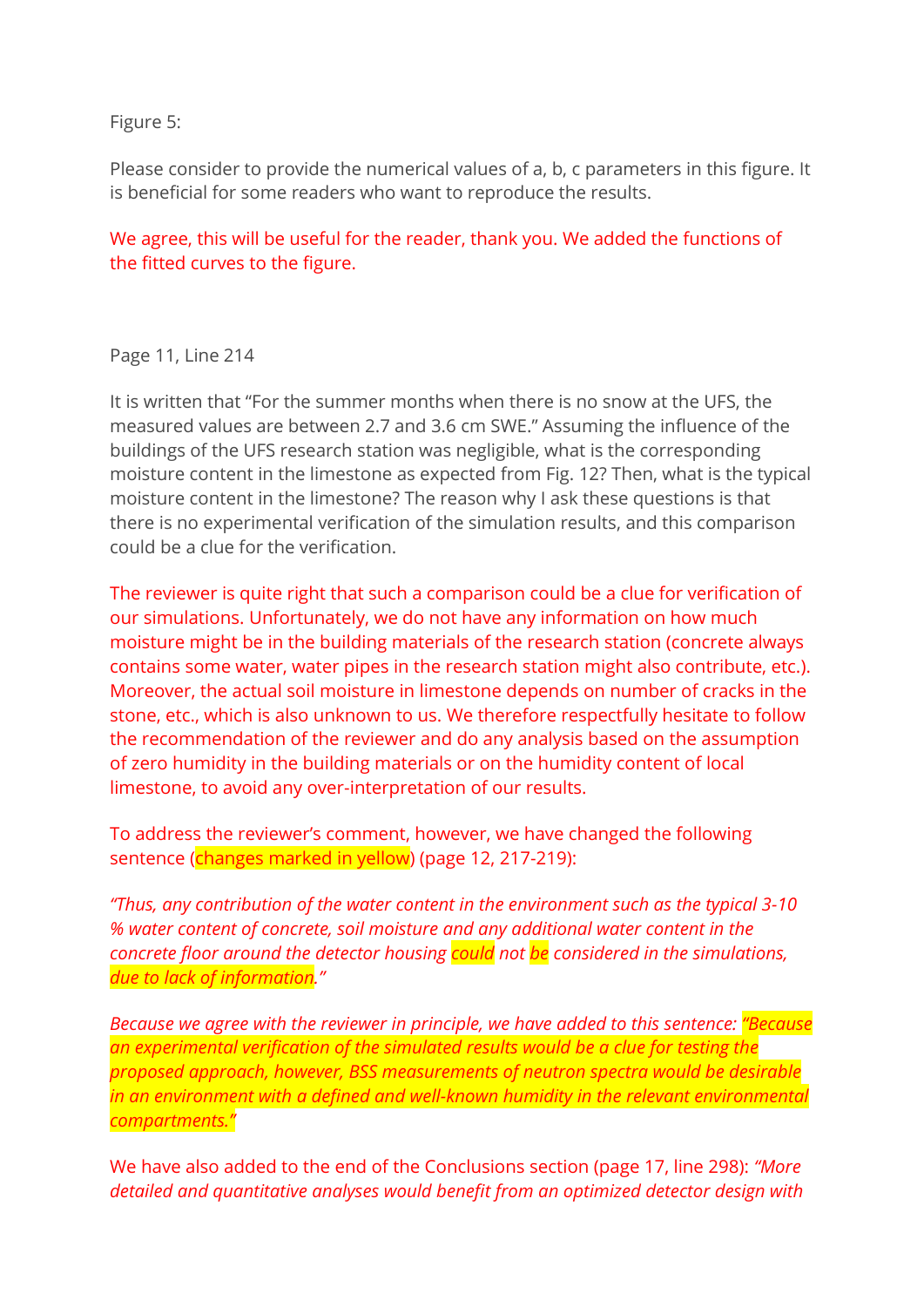*increased counting statistics, and from detailed BSS measurements in an environment with known hydrogen content in the relevant environmental compartments."*

Reference:

Several authors have already investigated the influence of the soil moisture on the cosmic-ray neutron fluxes using Monte Carlo simulation. For examples, Sato et al.  $(2006)^*$  and Hubert et al.  $(2016)^{**}$  show graphs similar to the upper panel of Fig. 12 in this manuscript. I recommend to cite the earlier works and clarify the difference of this study in the Introduction.

\*Sato et al. Radiat. Res. 166, 544 (2006)

\*\*Hubert et al. JGR: Space Phys. 121, 12186 (2016)

Thank you, we cite these references now and write:

*"Sato et al. (2006) and Hubert et al. (2016) did similar calculations on the influence of soil moisture on the neutron fluence, their results are in consistence to the results shown in Fig.12. "*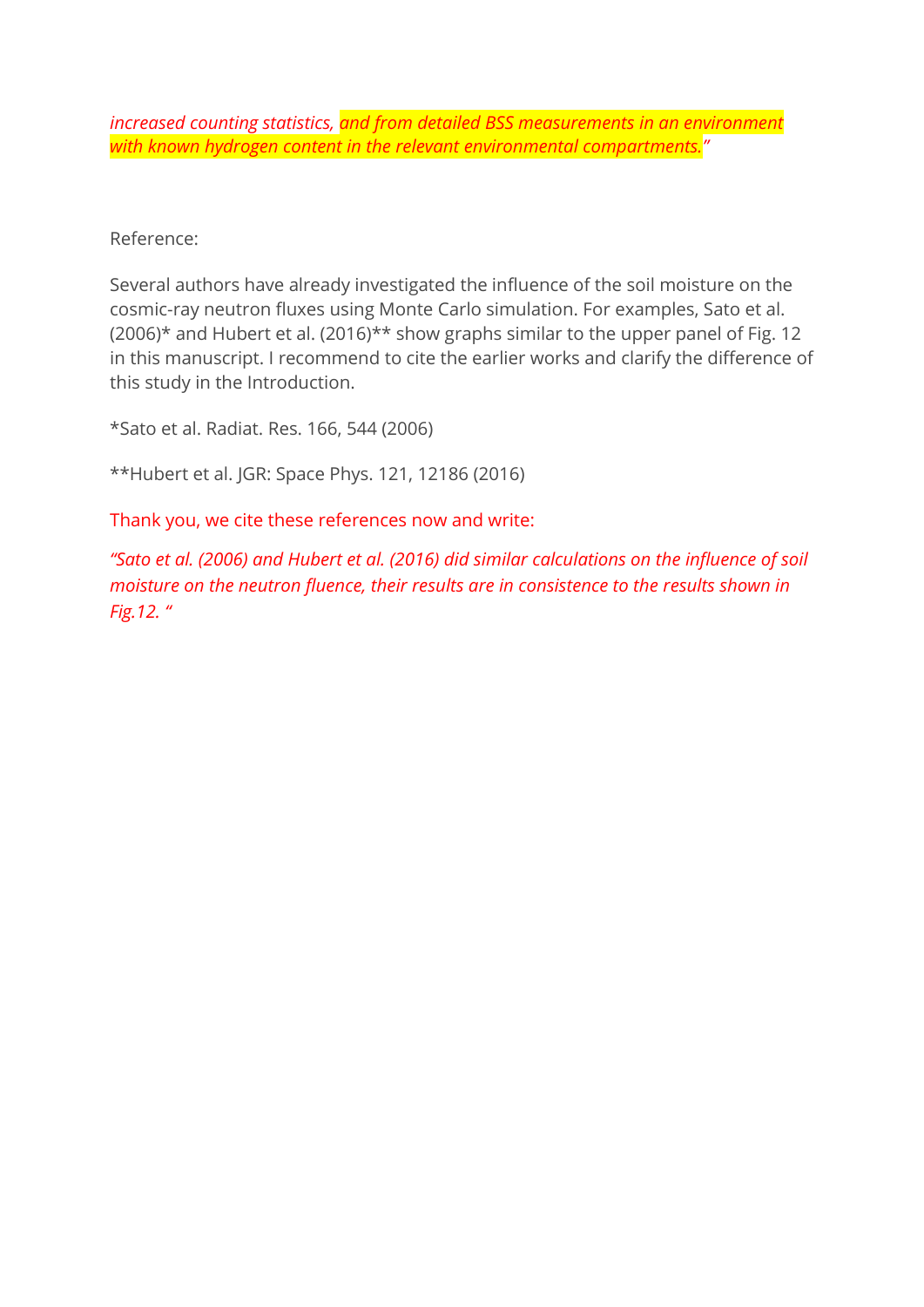#### Dear Referee,

Thank you very much for your comments and providing helpful suggestions on our manuscript. We paste the reviewer comments in black and our response appears in red. *Quotes from the manuscript are in red italic.*

The authors Brall et al. present in their paper "Assessment of neutrons from secondary cosmic rays at mountain altitudes (...)" a Monte-Carlo-based study with the motivation to better understand the neutron spectrometer at their experimental site and therefore improve the reliability of the data. The simulations provide key insights into the scaling of the CRN intensity with respect to SWE and partially environmental water. The study seems to some extent however to be incomplete as if the results would not have undergone internal revision. The data comparison to the simulations suggests that the initially simulated soil water contents (<5%) underestimate the actual situation. The range calculations do not extend beyond 150 m although the simulations appear to extend beyond that. Therefore the reviewer is wondering why these iterations have not been carried out if the authors have to conclude that they might not have simulated an appropriate topology.

#### Scientific value:

- Although the authors focus mainly on their own experimental site their results for the understanding of CRN fluxes are relevant and new. Most calculations in the field have not been carried out using GEANT4. Furthermore the topic of snow height measurements is of upcoming interest.

### General:

- The study limits itself to very low hydrogen contents in limestone. The reviewer does not know the particular geology at the Zugspitze, but nevertheless wants to mention that there is alawys a small fraction of chemically bound water, so 0 % is unrealistic, and in general limestone can take more than just 5 % of soil moisture. In the discussion the authors mention the fact as well as a possible reason for their observations, but the initial assumption that limestone contains no water at all is already not correct. This should have been at least used as a primary assumption for the data being so far off from the simulations for example for the thermal neutrons.

We agree with the reviewer that moisture in the limestone is a critical parameter. As we have stated in our manuscript, we have no information whatsoever on the water content in limestone at the UFS location. Therefore, as a first guess and "worst case scenario" we began our simulations with the assumption of pure (dry) limestone. To investigate the theoretical influence of soil moisture in more detail, we then systematically increased the water concentration in limestone up to 5% (Fig. 12). The real water content in the soil material close to the measurement position, as well as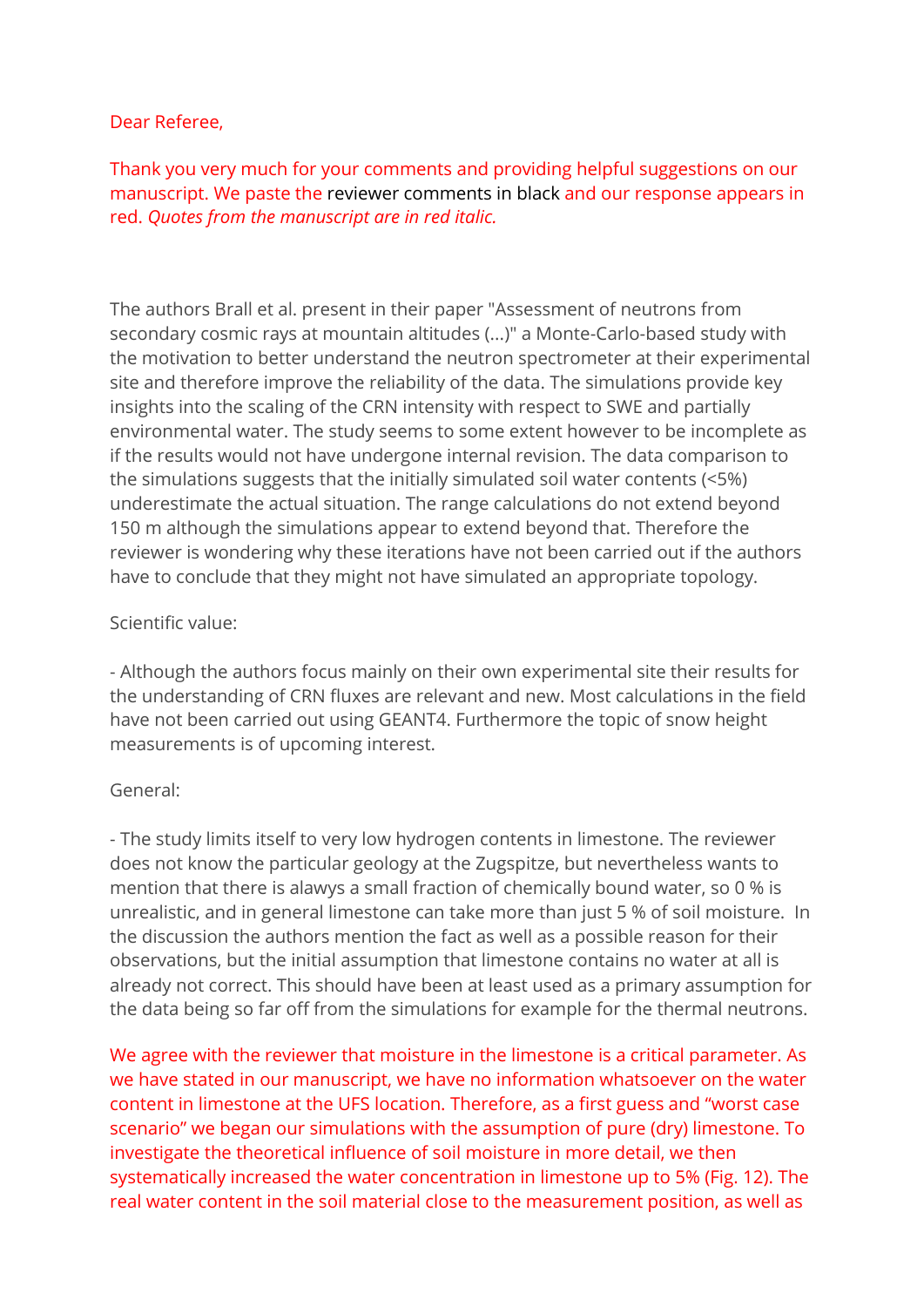that in the structural material of the measurement platform and the building material of the UFS is also unknown (note that concrete always contains some water, water pipes in the research station might also contribute, etc). Therefore, any assumption on the water content in soil and building structure would be highly speculative. We therefore respectfully hesitate to follow the recommendation of the reviewer and discuss the soil moisture content of local limestone in more detail, to avoid any over-interpretation of our results.

To address the reviewer's comment, however, we have changed the following sentence (changes marked in yellow) (page 12, 217-219):

*"Thus, any contribution of the water content in the environment such as the typical 3-10 % water content of concrete, soil moisture and any additional water content in the concrete floor around the detector housing could not be considered in the simulations, due to lack of information."*

Because we agree with the reviewer in principle, we have added to this sentence: *"Because an experimental verification of the simulated results would be a clue for testing the proposed approach, however, BSS measurements of neutron spectra would be desirable in an environment with a defined and well-known moisture in the relevant environmental compartments."*

We have also added to the end of the Conclusions section (page 17, line 298): *"More detailed and quantitative analyses would benefit from an optimized detector design with increased counting statistics, and from detailed BSS measurements in an environment with known hydrogen content in the relevant environmental compartments."*

- the US Standard Atmosphere 1976 does not contain argon. The thermal capture cross section of argon however is not negligible for thermal neutron studies. Furthermore there seems to be no air humidity involved, which is also relevant for the overall neutron flux.

The U.S. Standard Atmosphere 1976 does contain Argon (see for example https://www.google.com/search?client=firefox-bd&q=us+standard+atmosphere+1976+table). Thus, argon was considered in our study. The chemical composition is also given in a previous publication (Brall et al.

2021).

The reviewer is right that we used - as mentioned in our paper – only dry air, because we believed that air as a pool of environmental hydrogen is less important in high mountains than, for example, soil moisture or snow cover. However, to address the comment of the reviewer we have added to the discussion section: *"Note that other pools of hydrogen in the environment, such as air humidity or vegetation, were not investigated in the present study."*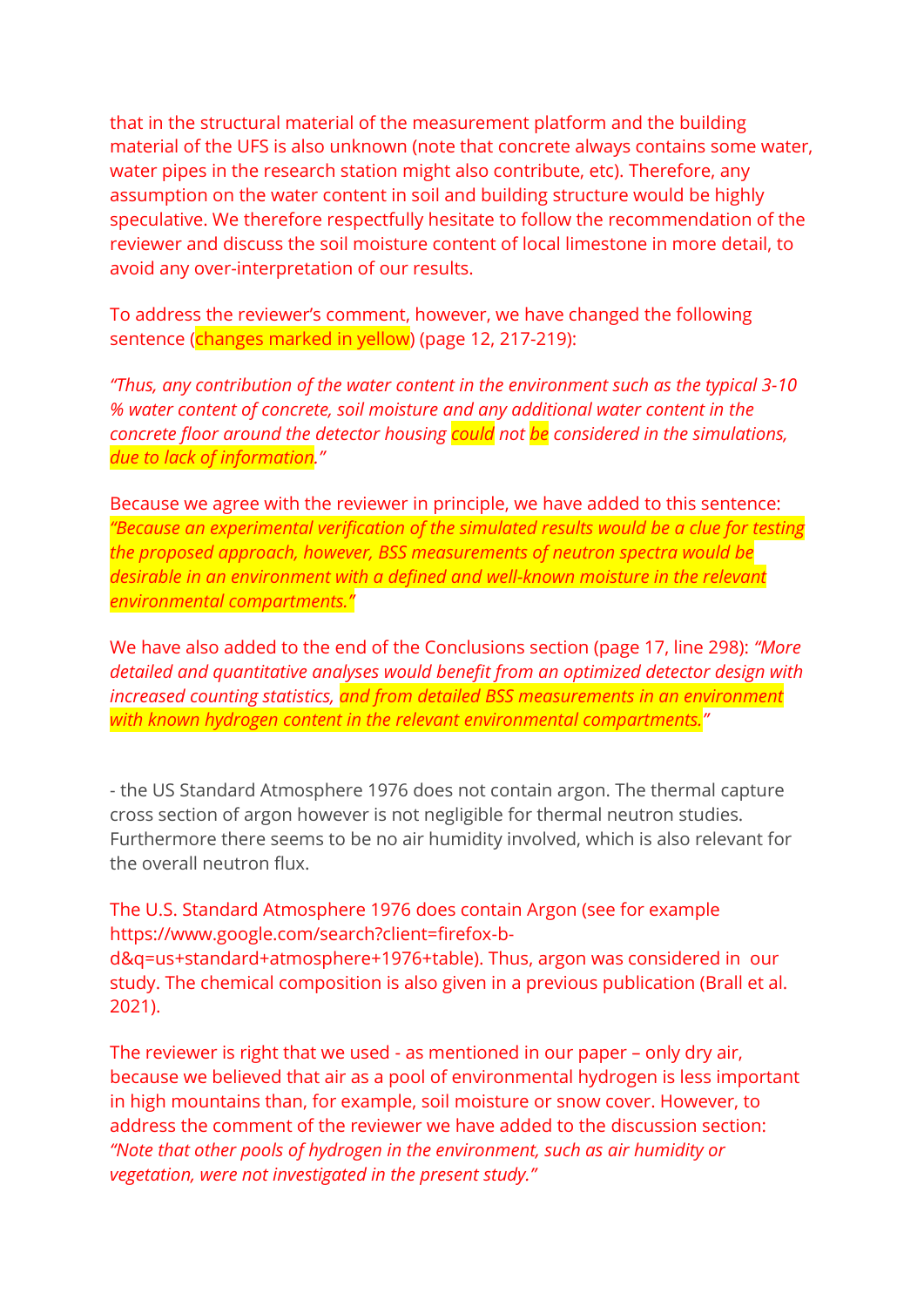- The fact that the high-energy neutron flux changes in the slanted geometry as well, it seems that the 'flux reduction' is an entirely cos(angle) geometrical effect due to inclining the flat scorer. Or do you state that a volumetric detector would still measure that difference?

We indeed used a volumetric detector and not a flat scorer.

- why have the homogeneous calculations not been carried out with periodic boundary conditions?

We thank the referee for this useful comment. This would have been indeed an option if CPU time was an issue. However, we were able to perform our simulations with the computer capacity available.

- There are no statements about statistical uncertainties. This should be corrected.

The reviewer is right, thank you for the remark. We added the following sentence to section 2.1: *"The number of primary particles was chosen such that the statistical uncertainties of the scored neutrons was less than 3 % for total neutron flux (and less than 6 % per energy region of interest)."*

- There is a conceptual problem in the distance contribution calculations: Firstly, neutrons scatter in the atmosphere - soil interface several times. Placing a circle in a vacuum is not equal to analyzing the distance contribution in an infinite scenario. Neutrons might originate from a distance within 5 m scatter around and then reach the scorer. If you replace everything around the radius of interest with vacuum you inhibit this process. That may be less relevant for 100 m or 200 m but for small radii it is definitely a misrepresentation. Secondly, as the cited literature values provide significantly larger origin distance values for the 86 % quantile it seems incorrect that the authors simply stop their analysis at 150 m and normalize that to 1. It is not clear how much the flux would increase beyond 150 m and the provided data points already by optical inspection clearly show a trend which indicates that 150 m is definitely not 100 %. Therefore the authors should extend their distance calculation at least by a factor of 2 or 3 and/or use an 'infinite' soil as a reference value for 100%.

We agree with the referee that the chosen approach may have been too simplistic, in particular for short distances, i.e., for radii which are of similar size as the scorer radius. However, for distances which are large as compared to the scorer radius this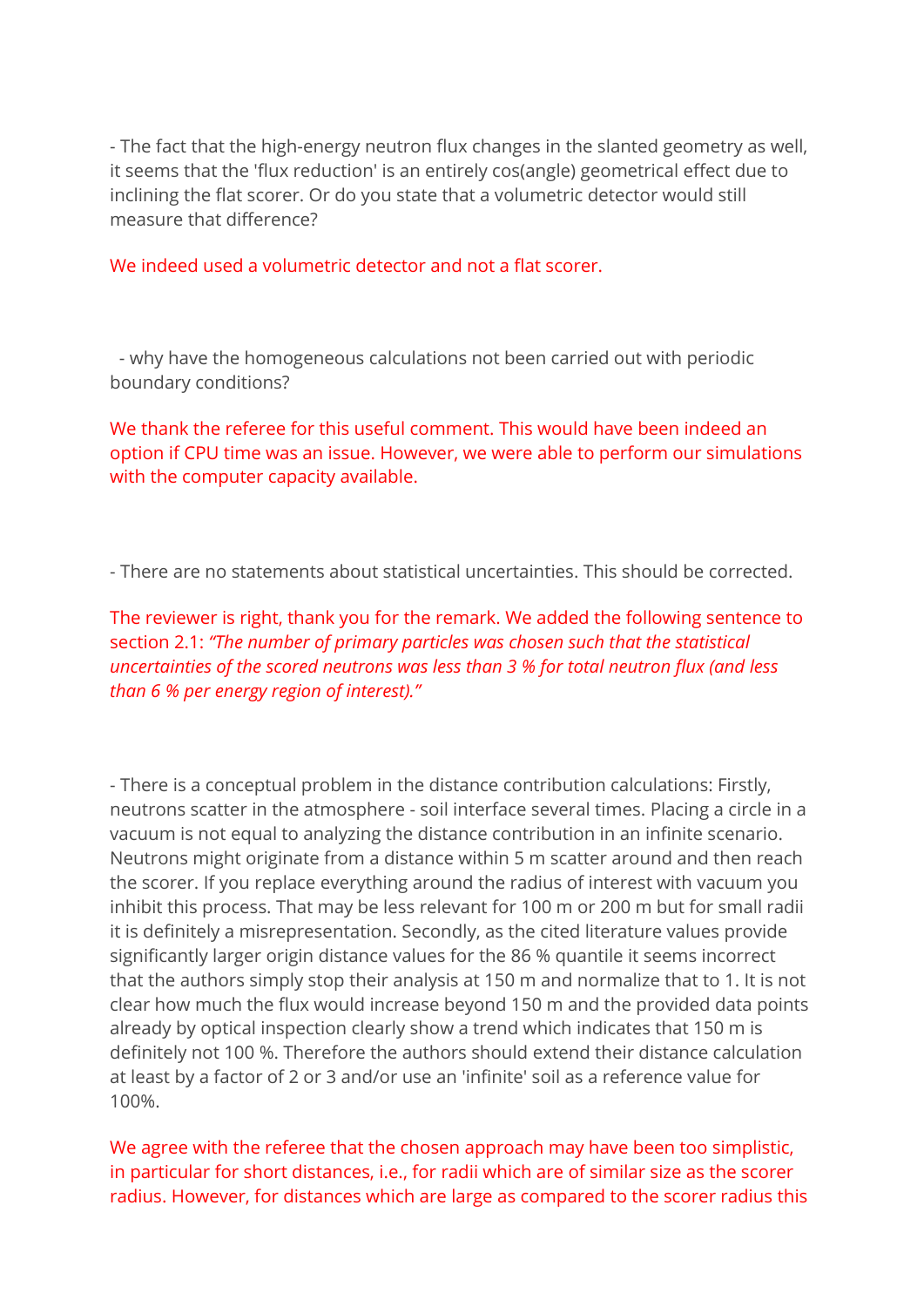might not be critical. We also agree that a radius of 150 m may have been too small, although the effect of increasing the radius further would probably not change the final outcome by more than a few percent.

Unfortunately, due to closure of the project, we have no possibility to investigate this issue further. Therefore, to address the critics of the referee, we have decided to remove this whole section from the paper.

Misc:

- in section "3 Results and Discussion" there is a 3.1 with subsequent subsections but no 3.2

Thank you very much for spotting this. We have corrected the numbers of the subsections.

- the differential neutron flux is stated in units of per cm^2 not per cm as most plots show

Thank you, this is now corrected in the plots.

- why do the authors set variables like in the polynomials in italic whereas others like the energy E is not?

Thank you very much. We have now set all variables in italics.

- the term intensity is used in the introduction but not in the rest of the manuscript. In the later sections the terms flux, fluence and fluence rate (which equals flux) are used in a maybe not so clearly distinguishable way.

Thank you very much. We checked the manuscript for consistent terminology. However, when we use the word "intensity" it is used in more general terms as the word "flux" and this should be okay.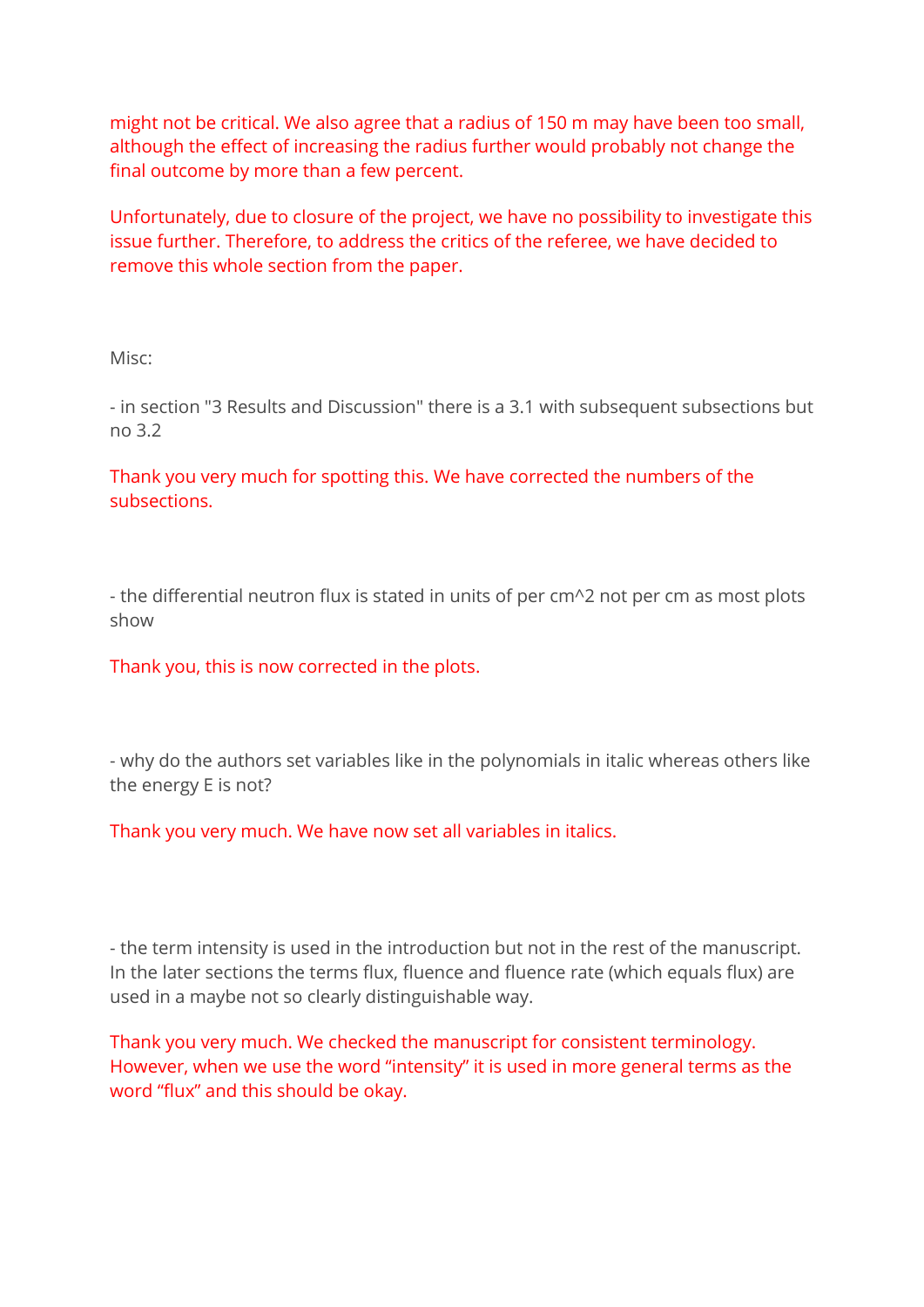- the plots are tiny (!). The reviewer would be surprised if the authors can read values properly from the graphs when printed on A4.

Thank you very much. We propose to wait for advice from the editor whether any change in the styles of the figure is necessary.

References:

- some previous works which are relevant to this study are missing, that might be seen optional, however, the authors seem to be quite keen on citing their own works, so a more balanced reference list would be advised. The following works can be taken into account:

- Hendrick 1966 10.1103/PhysRev.145.1023 - probably the first source to discuss the neutron flux relation with respect to soil moisture

- Kodama 1980 10.1016/0165-232x(80)90036-1 - first application of CR neutrons to measure snow

- Schattan 2017 10.1002/2016WR020234 and Schattan 2019 10.1029/2019WR025647 - above-ground neutron measurements of snow water

- Desilets 2010 10.1029/2009WR008726, Franz 2013 10.5194/hess-17-453-2013, Koehli 2021 10.3389/frwa.2020.544847 above-ground neutron intensity relation

- Desilets 2013 10.1002/wrcr.20187 followed by the mentioned Koehli 2015 for the CR footprint

- Sato 2006 10.1667/RR0610.1, Sato 2015 10.1371/journal.pone.0144679 and Sato 2016 10.1371/journal.pone.0160390 for CRN flux above the ground (PHITS)

- maybe Nesterenok 2013 10.1016/j.nimb.2012.11.005 for CRN flux using GEANT4

Thank you very much. We refer to these references in the introduction of the revised version.

# Abstract:

- L4: "To investigate the impact of these parameters, Geant4 Monte Carlo simulations were carried out." - It should be mentioned that in particular 'these parameters' are snow cover.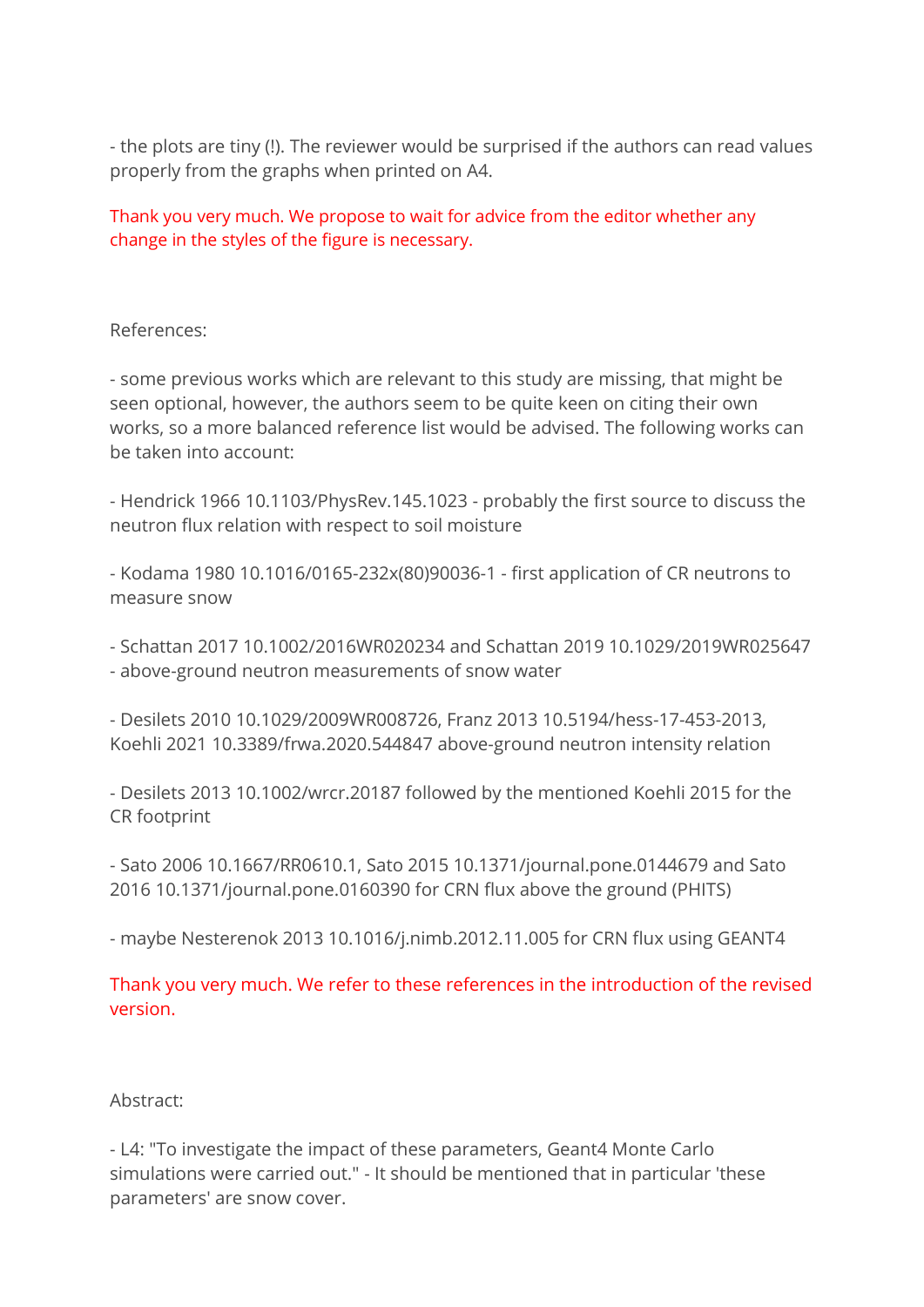"To investigate the impact of these parameters, in particular snow cover, Geant4 Monte Carlo simulations were carried out."

Introduction:

- L30: "due to its large elastic scattering cross section" - and equal mass of projectile and target

Thank you very much for pointing this out. We now write: *"due to its large elastic scattering cross section and equal mass of projectile and target."*

- L43: as a sidenote: it was not just Hess, in the years 1910-1914 a series of balloon flight radiation measurements were carried out by Wulf, Gockel and Hess

Thank you very much for pointing this out. We now write *"Inspired from earlier work of Wulf and Gockel (1,2,3)…"*

And add following references: (1)Th. Wulf, Phys. Z. 10, 997 (1909), (2)Th. Wulf, Phys. Z. 11, 811 (1910), (3)A. Gockel, Phys. Z. 12, 595 (1911)

- L45: It is unclear which reference the author means, but the IGY was presented as early as 1953 (10.1103/PhysRev.90.934)

Thank you very much. We have added the reference to the reference list.

Simulation Geometries:

- L113: Sentence incomplete

Thank you, corrected, there should be a new line after "… function of distance".

Difference between horizontal and slanted soil:

- Fig. 3 might be omitted. The influence of a snow water layer is shown more clearly in Fig. 4 and the slanted geometry has no other effect than changing the rates.

To be honest we would prefer keeping the figure, because the effect of slanted geometry is more descriptive and supports the information in table 1.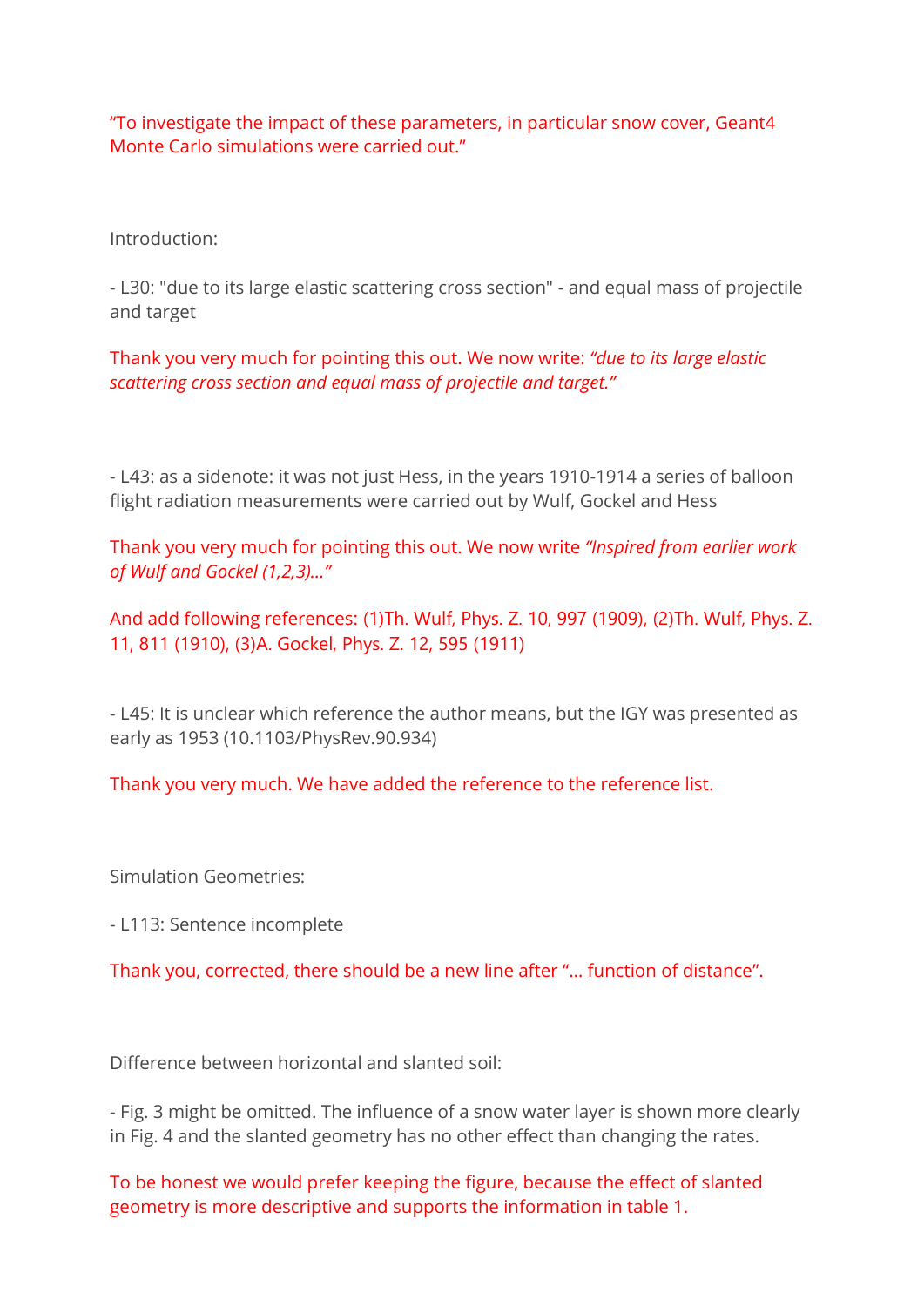Influence of snow height on neutron flux spectra:

- L148: There is a vagabond "Simulations" which may in combination with the later appearing "Interpretation in terms of thickness of water layer" be meant as a section. As your section layout in 3. is anyway not carried out properly, see above, subsubsection might be introduced here.

# Thank you for pointing this out. We have deleted "Simulation" and rearranged our section layout accordingly.

- L159: "In contrast, for high-energy cascade neutrons, this decrease is small and amounts only to about a few percent" - shouldn't the high energy part be nearly entirely be oriented in forward direction? At such high kinetic energies the backward direction is heavily suppressed - which might be represented by the data as well.

We agree with the referee that forward scattering of high energy neutrons is dominating and backward scattering is suppressed. Nevertheless, there are few high energy neutrons backscattered from soil, which are then moderated by the water layer. This is reflected in figure 5.

- the results presented in Fig. 5 are indeed quite relevant to the field. They should be discussed in more detail. However, it would be more appropriate to plot the results from for example the 5 % soil moisture runs as 0% water in soil and air constitutes an extreme and unrealistic scenario.

To address the comment of the reviewer, we have now added details on the fit parameters of the curves to the figure.

Unfortunately, as discussed already above, we do not have any information on the limestone moisture and the water content of structural material of the research station, close to the vicinity of our BSS. Therefore, we hesitate discussing any (necessarily) speculative soil moisture value. As also indicated above, we have addressed the issue in the revised manuscript and added to the conclusion section that more research should be done in an environment where the water content of the environment is precisely known.

- L210: Schattan 2017 and 2019 showed that homogeneous and inhomogeneous snow distributions do not show the same response. That means that for patchy snow cover the SWE values you state might correspond to an effective SWE but not to the actual one.

Thank you very much for pointing this out. We have now added the following sentences: *"Because we had no detailed information on the type of snow present at the measurement times (density etc.), all simulations were based on SWE values. We note,*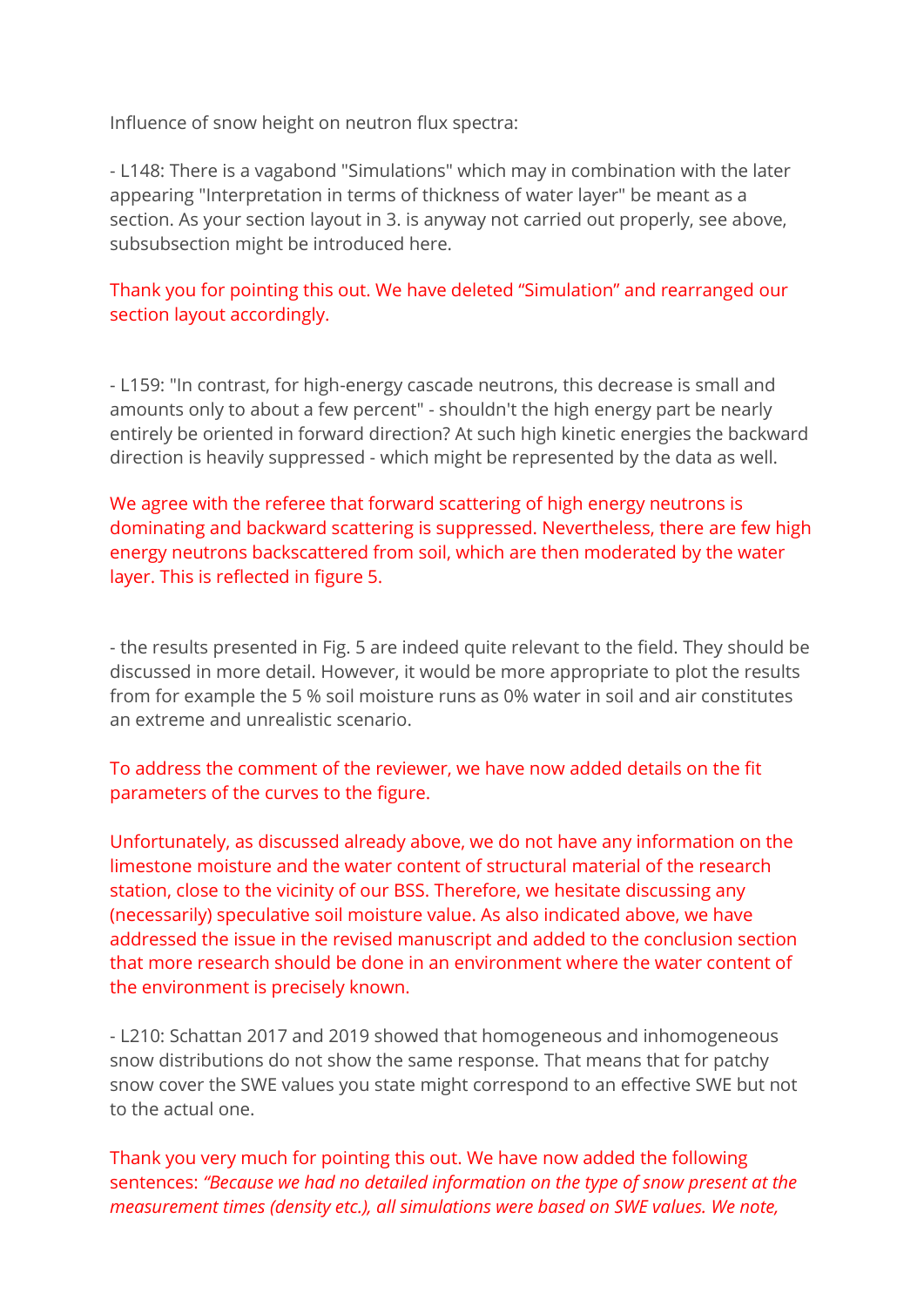### *however, that Schattan (2017, 2019) have shown that homogeneous and inhomogeneous snow distributions show a different influence on the neutron field."*

Humidity of Limestone:

- it should be more correctly called moisture instead of humidity

### Thank you, we have changed the wording accordingly throughout the manuscript ("moisture" instead of "humidity")

- Fig. 12 (right) the y-axis range should be reduced in order to stretch the scaling of the presented values.

#### Done

- It would be interesting to see a comparison of the neutron flux results presented here to those already published in literature. At least the reviewer is aware of the fact that Sato 2006 already presented analytical function for the CR intensity depending on the soil water fraction.

Thank you very much for pointing this out. Sato et al. 2006 and Hubert et al. 2016 is now cited as follows:

# *"Sato et al. (2006) and Hubert et al. (2016) did similar calculations on the influence of soil moisture on the neutron fluence, and their results are in line with those shown in Fig. 12."*

- It can be expected that the thermal neutrons do not only show this 'anomaly' for their scaling with respect to SWE but likewise to soil moisture as well. The reviewer however is aware of the fact that the authors might not have conducted such runs as well.

The reviewer is quite right. We have therefore added the following sentence: *"It may well be that if the soil moisture was increased further in the simulations, a decrease in thermal neutron flux might have been observed (similar to the behavior of the thermal neutron flux as a function of SWE (Figs. 5 and 7))."*

Conclusions:

- L262: "systematic analysis of the influence of environmental parameters" - as pointed out above, the main focus is set on snow.